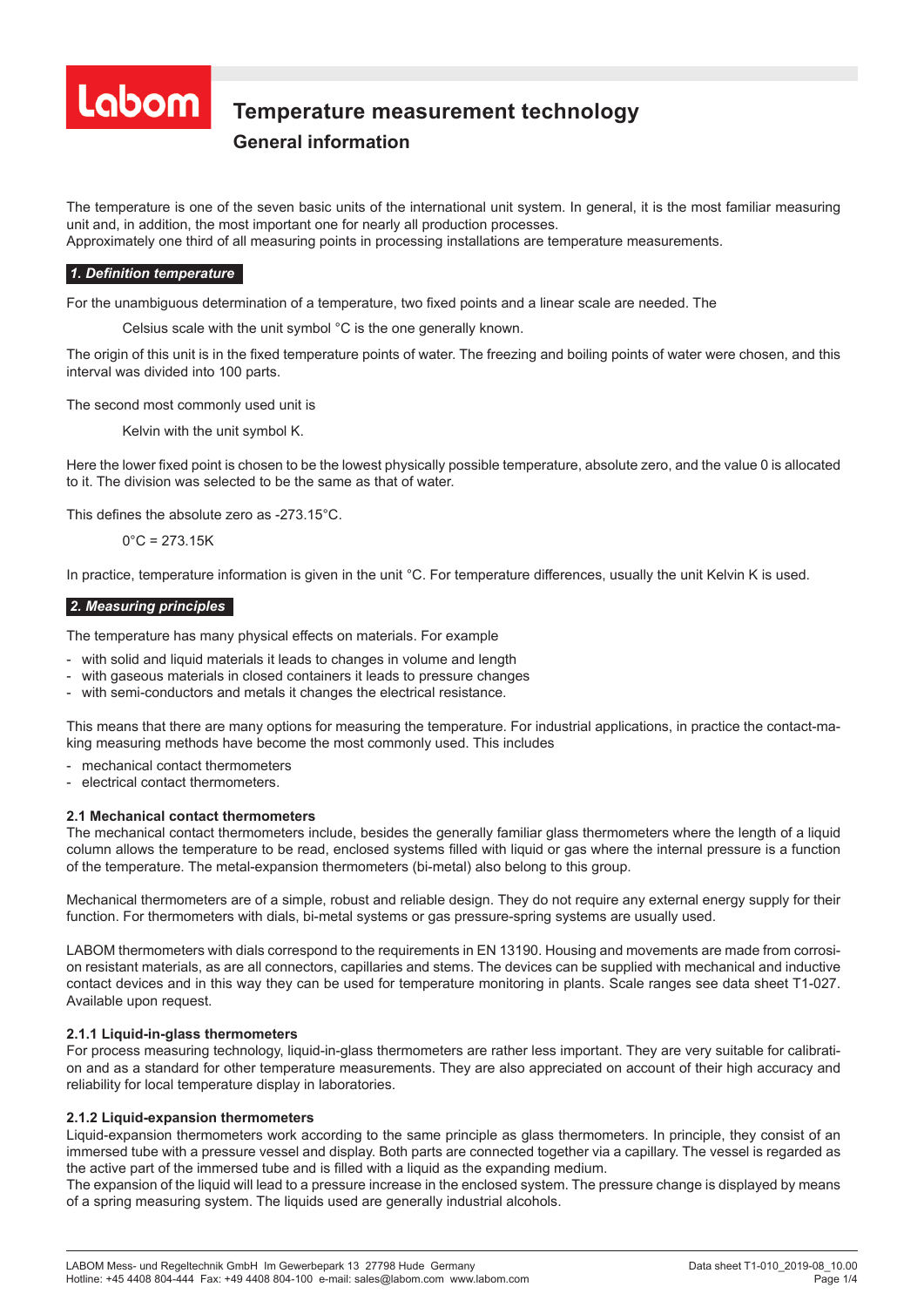#### **2.1.3 Gas expansion thermometers**

Gas expansion thermometers hold a key position in process measurement technology. Just as with fluid thermometers, the thermal expansion of an enclosed volume is displayed by means of a Bourdon-tube system.

The gas filling usually consists of dry nitrogen with a system pressure of 40 to 130 bar. This allows temperatures from -80°C to 600 °C to be measured.

#### **2.1.4 Bimetallic thermometers**

The bimetallic thermometer essentially consists of an immersion tube with a welded-in bimetallic helix and a display unit with a dial and a pointer fixed onto them. The 270° rotation of the bimetallic helix is directly transmitted via a shaft to the pointer.

The bimetallic helix consists of two firmly connected metal strips with different temperature expansion rates.

These strips are wound up helically. By choosing an appropriate winding length, diameter and material combination, the thermometer is tuned in such a way that the nominal temperature range corresponds to a rotation of 270°.

By choosing different material combinations for the bimetallic strip, scale ranges between -100 °C and +600 °C can be chosen. Designs and dimensions are defined in EN 13190.

#### **2.2 Electrical contact thermometers.**

Electrical contact thermometers have become increasingly important.

In contrast to mechanical thermometers, the output signals can be transmitted, displayed, recorded and processed. In addition, the design and size can be matched to the measuring task as desired. In this context thermo-couples and resistance thermometers are to be mentioned among others.

#### **2.2.1 Thermo-couples**

Thermo-couples utilise the so-called Seebeck effect.

They consist of two different metal wires which are connected at one end. A temperature change at the connection point results in an electro-motive force (EMF) at the other two open ends and therefore to a measurable change in the voltage.

Thermo-couples are suitable for temperatures of -200 to nearly +2000°C, and they are therefore also suitable for the measurement of very high temperatures.

#### **2.2.2 Resistance thermometers**

Resistance sensors use the effect that the electrical resistance of a material changes as a function of its temperature.

This resistance change can be measured and then converted into a temperature. There are two different types of resistance sensors: metallic sensors, mainly platinum (Pt100, Pt1000) and semiconductor sensors (NTC, PTC). Everywhere where high precision and low drift are required, Pt100/ Pt1000 resistance thermometers are used. The Pt100/Pt1000 sensor is a resistor made from platinum, which at

0°C has a resistance of 100 Ohm or 1000 Ohm and whose resistance increases as the temperature rises.

Usually sensors of the accuracy classes A or B, according to DIN EN 60751, are used for temperature measuring devices.

The permissible deviations according to DIN EN are for all nominal resistances in

class A: +/- (0,15+0,002 x [ t ] ) °C class B:  $+/- (0.3 +0.005 \times [t])$  °C

Class A requires platinum thermometers in the range between -200°C and +650°C; class B between -200ºC and +850°C.



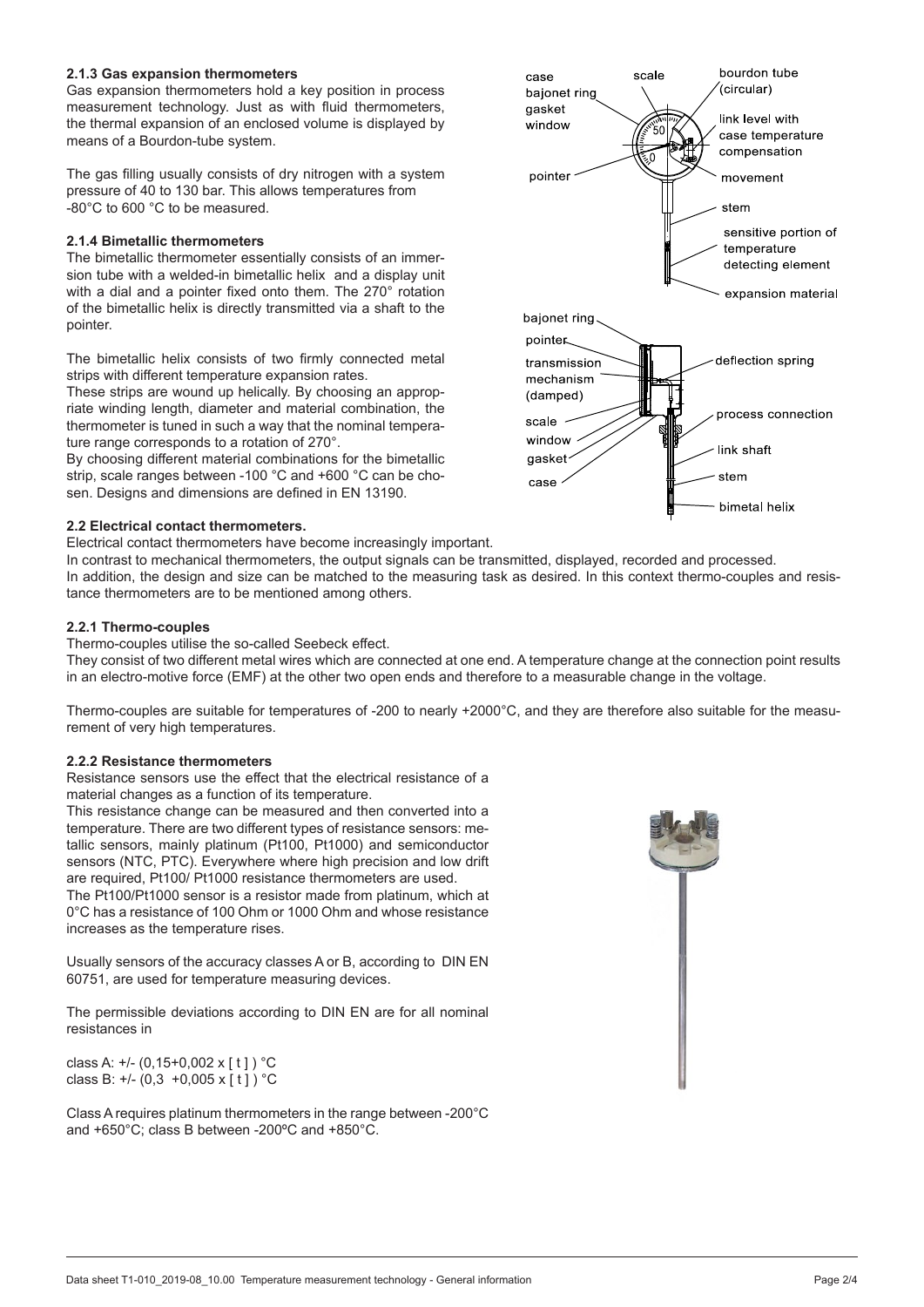#### **2.2.3 Temperature transmitters**

Temperature transmitters are provided with an electrical signal for the relevant process measurement as the input signal. These resistance or voltage signals are transformed into standardised signals by the transmitter. This means that longer leads are possible without change to the signal, and that cable interference or potential drift are avoided.

The design of transmitters is so compact that they can be integrated into the connection head of the thermometer, either instead of the ceramics base on the measuring insert or in the cover of the head housing.

"Intelligent" digital transmitters allow connection to all commercially available Pt-sensors and can be easily parameterised online via a local interface or HART or Profibus.



# *3. Definitions*

For dial thermometers, i.e. all spring and bimetallic thermometers, the requirements and tests are defined in EN 13190. For resistance thermometers, i.e. for the measuring inserts, all the relevant requirements are described in the standard DIN 43762.

An overview of the fundamental values and permissible limiting deviations of resistance thermometers of classes A and B and further information about tolerances are included in the standard DIN IEC 751.

#### **Measuring ranges / range of indication**

The standard EN 13190 mentioned above distinguishes for dial thermometers the measuring range and the range of indication. The measuring range must always be 2/3 of the range of indication. Triangles on the edge of the scales are to be used to mark the start and end of the measuring range.

#### **Accuracy classes**

Dial thermometers are divided into two accuracy classes: class 1 and class 2. Information about the error classes with reference to the scale range and the measuring range are defined in EN 13190. The information is given in °C.

For electrical resistance thermometers, the tolerance classes A and B are defined in accordance with the standard DIN IEC 751. The accuracy, or rather the measuring error of a temperature measurement, depends not only on the fundamental precision of the measuring device and the calibration, but decisively on the execution and selection of the measuring method. The better the heat transfer from the process to the temperature sensor, the smaller the uncertainty in the measurement and the faster a stable end temperature is reached.

Temperature measuring devices are especially always adjusted and calibrated in containers of thermo-stabilised liquids or dry calibrators.

#### **Measuring stability**

The measuring stability of all temperature measuring devices used in the process can be impaired. In particular in the case of bimetallic thermometers vibrations or impacts can lead to faulty measurements.

Gas expansion thermometers are more suitable under such environmental conditions because of their more stable measuring systems.

#### **Transition or time response**

In the case of temperature changes the time response is important. An accurate temperature measurement always requires some time during which the heat exchange between the process temperature and the contact thermometer takes place. This adaptation time depends on:

- type and design of the temperature sensor

- type of material to be measured
- flow rate of the medium to be measured

If the temperature value is abruptly changed by immersing the thermometer, it will only react gradually with a transition function.